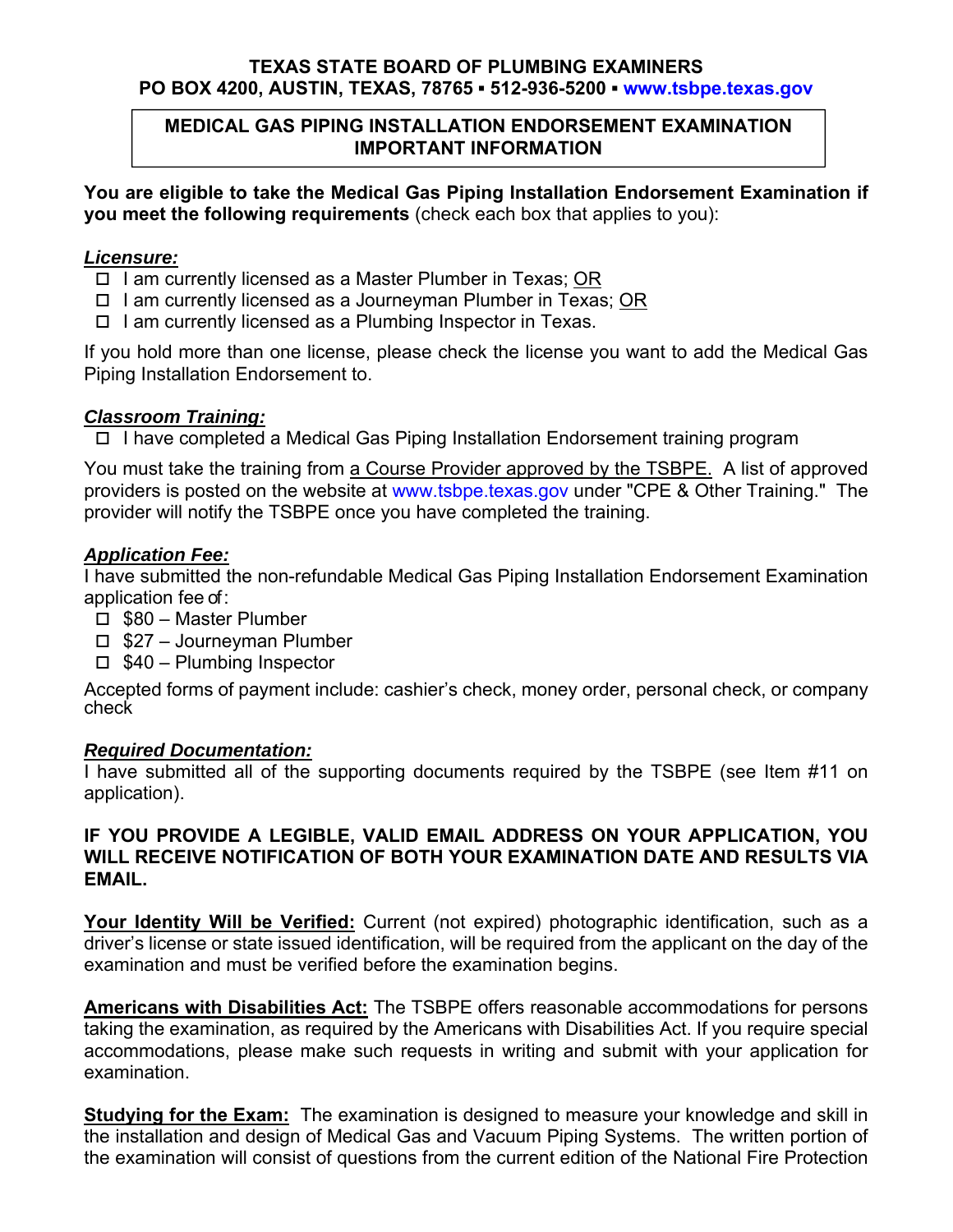Association (NFPA) 99 Health Care Facilities Code. Questions may be multiple choice, fill-in the blank or true/false. On the day of the examination, your written examination will be graded and you will be notified whether a passing grade was achieved. Immediate re-examination is not allowed for the written portion of the examination.

Your ability to braze copper joints is only tested on the Journeyman and Master examinations. (The Plumbing Inspector examination does not include a brazing component). The brazing procedure will follow the requirements for the qualification of welders and brazers adopted by the American Society of Mechanical Engineers (ASME) and published in Section IX – Qualification Standard for Welding, Brazing, and Fusing of the Boiler and Pressure Vessel Code. Each examinee will have to braze two (2) one and one-half inch (1½") vertical upflow joints and two (2) one and one-half inch (1½") horizontal flow joints. On the day of the examination, your brazing will be graded, and you will be notified whether a passing grade was achieved on each joint. All four joints must pass in order to pass the brazing portion of the exam. If one of your horizontal joints and/or one of your vertical joints does not pass, you will have the opportunity to pay a new examination fee and immediately re-take the brazing portion of the examination.

\* For specific procedure information, you may contact the NFPA at (800) 344-3555 or ASME at (800) 843-2763.

**Rescheduling an Exam**: You must make the request to reschedule an exam. The TSBPE will not accept requests made by your employer, your wife, or a family member. Requests to reschedule must be submitted in writing (email of fax is fine) at least 10 business days before your exam date. The TSBPE will reschedule your exam twice with no charge.

**Training Periods for Examination Failures:** Anyone who fails the written part of the examination or the brazing on both horizontal and/or both vertical joints must complete a training period before retaking the exam. The length of the training period depends on the number of times a person has failed. (1) First failure: a 30-day training period, (2) Second failure: a 60-day training period, (3) Third and subsequent failures: a 90-day training period.

**How to Dress for the Exam:** For your safety, please wear long pants and closed-toe shoes on the day of the exam. Shorts and sandals are not allowed.

**Equal Opportunity Statement:** The Texas State Board of Plumbing Examiners does not discriminate on the basis of race, color, national origin, sex, religion, age or disability in employment or the provision of services.

Revised August 2017